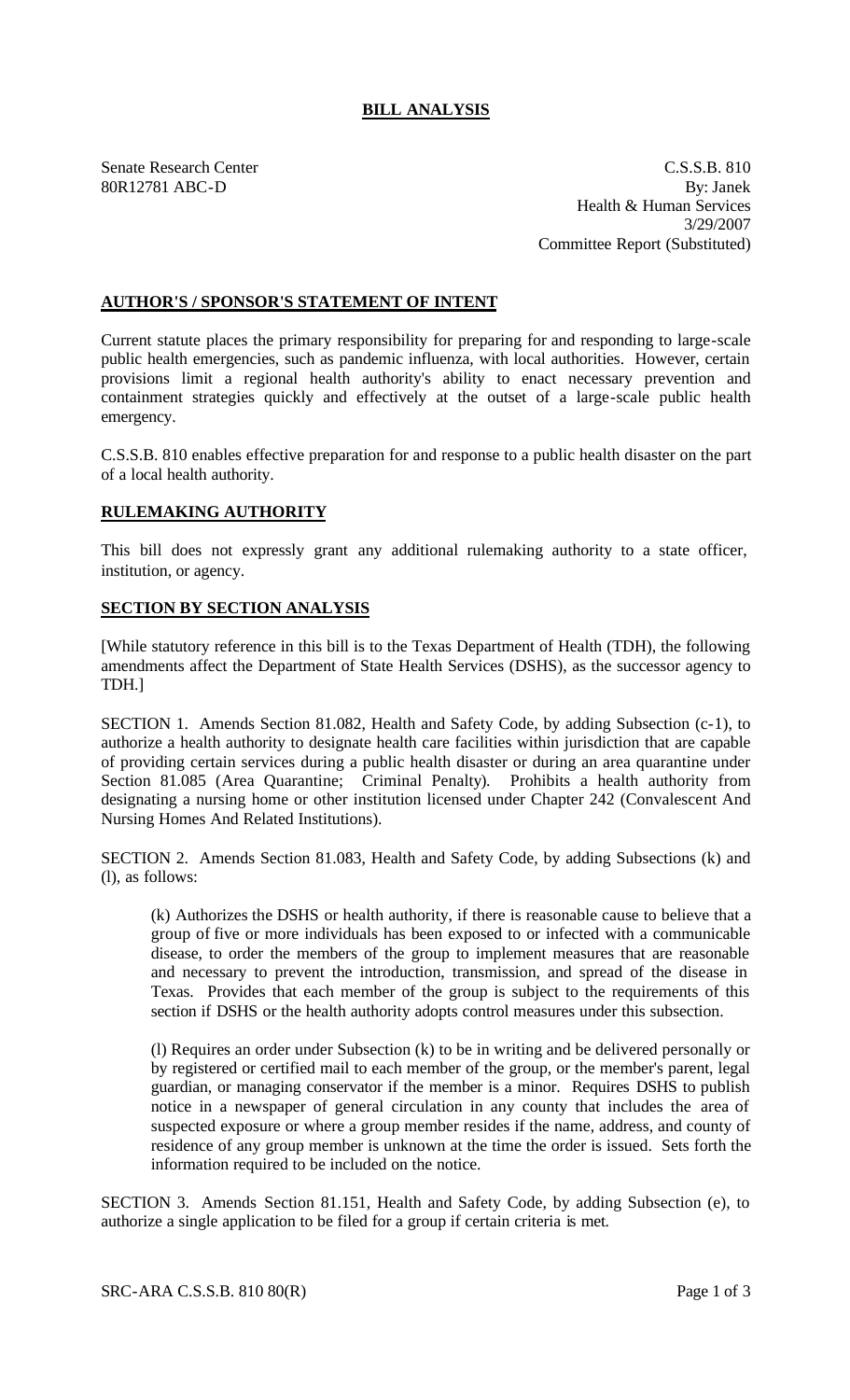SECTION 4. Amends Subchapter G, Chapter 81, Health and Safety Code, by adding Section 81.1511, as follows:

Sec. 81.1511. APPLICABILITY OF SUBCHAPTER TO GROUP. Provides that the provisions of this subchapter apply to a group in the same manner as they apply to an individual with certain exceptions, to the extent possible, and except as otherwise provided, if a group application is filed under Section 81.151(e).

SECTION 5. Amends Section 81.152, Health and Safety Code, by adding Subsection (d), to require a group application to contain certain information according to the applicant's information and belief.

SECTION 6. Amends Subchapter G, Chapter 81, Health and Safety Code, by adding Section 81.1531, as follows:

Sec. 81.1531. APPOINTMENT OF ATTORNEY FOR GROUP. (a) Requires a judge to appoint an attorney to represent a group identified in a group application under Section 81.151(e) and to appoint an attorney for each person who is listed in the application if requested by a person in the group who does not have an attorney.

(b) Provides that the provisions of this chapter that apply to an individual's attorney apply to a group's attorney.

SECTION 7. Amends Section 81.159(a), Health and Safety Code, to prohibit the commissioner of public health (commissioner) from designating certain health care facilities, including certain nursing homes or custodial care homes or an intermediate care facility for the mentally retarded required to be licensed under Chapter 252 (Intermediate Care Facilities For The Mentally Retarded), as capable of providing specific services for persons having or suspected of having a communicable disease.

SECTION 8. Amends Section 81.162, Health and Safety Code, by adding Subsections (f) and (g), as follows:

(f) Authorizes a judge or magistrate to issue a temporary protective custody order under certain circumstances before the filing of an application for a court order for the management of a person with a communicable disease under Section 81.151 (Application for Court Order), notwithstanding Section 81.161 (Motion for Order of Protective Custody) or Subsection (c) (relating to the judge's or magistrate's determination whether a person meets certain criteria).

(g) Authorizes a temporary protective custody order issued under Subsection (f) to continue only until 4 p.m. on the first business day after the date the order is issued unless the application for the court order for the management of a person with a communicable disease and a motion for protective custody, as described by Subsection (f)(1), are filed at or before that time. Authorizes the temporary protective custody order to continue for the period reasonably necessary for the court to rule on the motion for protective custody if the application and motion are filed at or before 4 p.m. on the first business day after the date the order is issued.

SECTION 9. Amends Sections 81.165(b) and (d), Health and Safety Code, as follows:

(b) Authorizes the judge or magistrate to postpone a hearing if the area in which the person is found, or the area where the hearing will be held, is under a public health disaster until the period of disaster is ended.

(d) Authorizes the magistrate or master to order that a person entitled to a hearing for a protective custody order is prohibited to appear in person and is only authorized to appear by teleconference or another means to allow the person to speak, to interact with witnesses, and to confer with the person's attorney, if the health advisory advises the court that the person is required to remain in isolation or quarantine and that exposure to